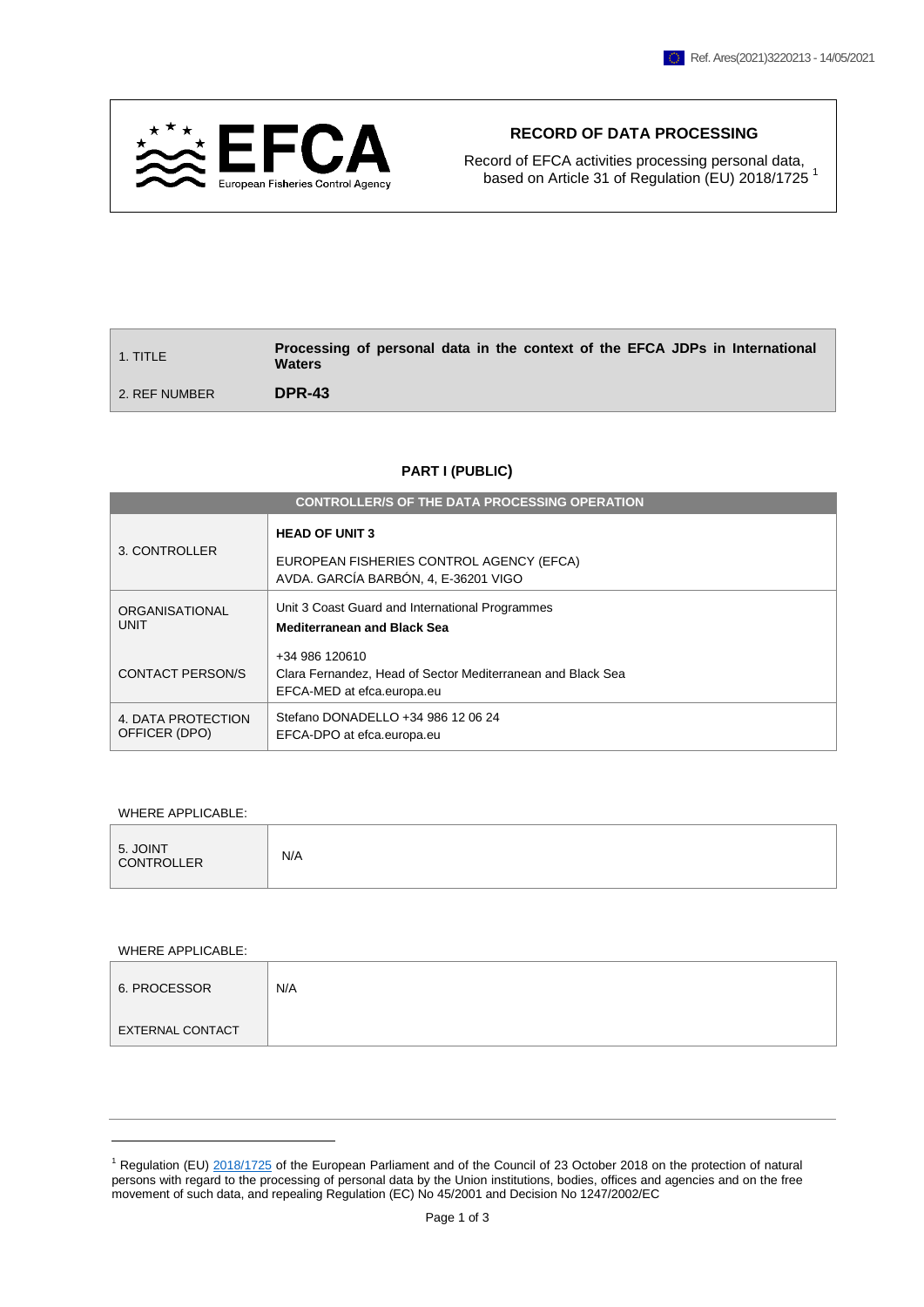| 7. PURPOSE/S                         | To ensure a proper monitoring of compliance with the applicable EU legislation, sharing<br>information to facilitate investigations and proceedings in cases of infringement, and facilitating the<br>risk analysis for the inspection activities to be developed by the Member States authorities, in<br>order to guarantee an effective and efficient coordination of Joint Control operations.<br>General context of the Joint Deployment Plans (JDPs):<br>EFCA's Founding Regulation foresees control and inspection activities being organised jointly<br>through the JDPs. The JDPs are adopted by the Agency within the scope of the Common<br>Fisheries Policy (CFP) as a tool to ensure cooperation and coordination of control activities<br>between the Member States (MS). To facilitate the implementation of the JDPs, there is a<br>permanent exchange of information between the MS and EFCA including the list of authorised<br>inspectors in RFMOs, which may contain personal data. In particular, when Union inspectors |  |  |  |
|--------------------------------------|---------------------------------------------------------------------------------------------------------------------------------------------------------------------------------------------------------------------------------------------------------------------------------------------------------------------------------------------------------------------------------------------------------------------------------------------------------------------------------------------------------------------------------------------------------------------------------------------------------------------------------------------------------------------------------------------------------------------------------------------------------------------------------------------------------------------------------------------------------------------------------------------------------------------------------------------------------------------------------------------------------------------------------------------|--|--|--|
|                                      | submit to EFCA a copy of the full inspection report including cases with alleged infringements.<br>In the context of operational coordination, information on the positioning of fishing vessels,<br>(VMS), catches and landing data, (ERS), concerning fishing activities carried out in the area<br>under JDPs are provided by MS authorities to EFCA and shared through EFCA Vessel<br>Monitoring System (EFCA-VMS), and the EFCA FISHNET platform. EFCA provides access to<br>the ERS to designated persons as authorised by the competent authorities in the Member States.<br>The credentials include a Single Sign-On (SSO) username and password with restricted<br>permissions for each application.<br>For JDPs covering waters under the competence of Regional Fisheries Management                                                                                                                                                                                                                                             |  |  |  |
|                                      | Organisations (RFMO), EFCA has the mandate to transmit the inspection reports with alleged<br>infringements to:<br>In case of GFCM, to the GFCM Secretariat, the Flag State Authorities and to the European<br>Commission.<br>In the case of ICCAT, to the European Commission.                                                                                                                                                                                                                                                                                                                                                                                                                                                                                                                                                                                                                                                                                                                                                             |  |  |  |
|                                      | X<br>EFCA STAFF (TA, CA, SNE)                                                                                                                                                                                                                                                                                                                                                                                                                                                                                                                                                                                                                                                                                                                                                                                                                                                                                                                                                                                                               |  |  |  |
| 8. CATEGORIES                        | X<br>EFCA EXTERNAL STAFF, TRAINEES                                                                                                                                                                                                                                                                                                                                                                                                                                                                                                                                                                                                                                                                                                                                                                                                                                                                                                                                                                                                          |  |  |  |
| OF DATA SUBJECTS                     | X<br>OTHER:                                                                                                                                                                                                                                                                                                                                                                                                                                                                                                                                                                                                                                                                                                                                                                                                                                                                                                                                                                                                                                 |  |  |  |
|                                      | PLEASE SPECIFY:                                                                                                                                                                                                                                                                                                                                                                                                                                                                                                                                                                                                                                                                                                                                                                                                                                                                                                                                                                                                                             |  |  |  |
|                                      | Data Subject list as per Data Elements contained within Annex XII, Annex XXIII and Annex XXVII<br>of Commission Implementing Regulation (EU) No 404/2011:<br>- Vessel Master                                                                                                                                                                                                                                                                                                                                                                                                                                                                                                                                                                                                                                                                                                                                                                                                                                                                |  |  |  |
|                                      | - Vessel Crew member(s)                                                                                                                                                                                                                                                                                                                                                                                                                                                                                                                                                                                                                                                                                                                                                                                                                                                                                                                                                                                                                     |  |  |  |
|                                      | - Vessel Owner(s)<br>- Vessel Beneficial Owner(s)                                                                                                                                                                                                                                                                                                                                                                                                                                                                                                                                                                                                                                                                                                                                                                                                                                                                                                                                                                                           |  |  |  |
|                                      | - Vessel Owners Representative(s)                                                                                                                                                                                                                                                                                                                                                                                                                                                                                                                                                                                                                                                                                                                                                                                                                                                                                                                                                                                                           |  |  |  |
|                                      | — Vessel Charterer(s)                                                                                                                                                                                                                                                                                                                                                                                                                                                                                                                                                                                                                                                                                                                                                                                                                                                                                                                                                                                                                       |  |  |  |
|                                      | - Vessel Agent(s)                                                                                                                                                                                                                                                                                                                                                                                                                                                                                                                                                                                                                                                                                                                                                                                                                                                                                                                                                                                                                           |  |  |  |
|                                      | - Observer(s)                                                                                                                                                                                                                                                                                                                                                                                                                                                                                                                                                                                                                                                                                                                                                                                                                                                                                                                                                                                                                               |  |  |  |
|                                      | $-$ Transporter(s)                                                                                                                                                                                                                                                                                                                                                                                                                                                                                                                                                                                                                                                                                                                                                                                                                                                                                                                                                                                                                          |  |  |  |
|                                      | Driver(s)                                                                                                                                                                                                                                                                                                                                                                                                                                                                                                                                                                                                                                                                                                                                                                                                                                                                                                                                                                                                                                   |  |  |  |
|                                      | - Registered Buyer(s)<br>- Inspector in charge                                                                                                                                                                                                                                                                                                                                                                                                                                                                                                                                                                                                                                                                                                                                                                                                                                                                                                                                                                                              |  |  |  |
|                                      | - Inspector(s) other                                                                                                                                                                                                                                                                                                                                                                                                                                                                                                                                                                                                                                                                                                                                                                                                                                                                                                                                                                                                                        |  |  |  |
|                                      | - Reporting Official(s                                                                                                                                                                                                                                                                                                                                                                                                                                                                                                                                                                                                                                                                                                                                                                                                                                                                                                                                                                                                                      |  |  |  |
|                                      | List of Union inspectors to be inspectors in RFMOs as ICCAT and GFCM.                                                                                                                                                                                                                                                                                                                                                                                                                                                                                                                                                                                                                                                                                                                                                                                                                                                                                                                                                                       |  |  |  |
|                                      | X<br>NAME AND SURNAME                                                                                                                                                                                                                                                                                                                                                                                                                                                                                                                                                                                                                                                                                                                                                                                                                                                                                                                                                                                                                       |  |  |  |
| 8BIS. CATEGORIES<br>OF PERSONAL DATA | X<br><b>CONTACT DETAILS</b>                                                                                                                                                                                                                                                                                                                                                                                                                                                                                                                                                                                                                                                                                                                                                                                                                                                                                                                                                                                                                 |  |  |  |
|                                      | EDUCATION, TRAINING, EMPLOYMENT                                                                                                                                                                                                                                                                                                                                                                                                                                                                                                                                                                                                                                                                                                                                                                                                                                                                                                                                                                                                             |  |  |  |
|                                      | FAMILY, LIFESTYLE, SOCIAL CIRCUMSTANCES                                                                                                                                                                                                                                                                                                                                                                                                                                                                                                                                                                                                                                                                                                                                                                                                                                                                                                                                                                                                     |  |  |  |
|                                      | <b>FINANCIAL DETAILS</b>                                                                                                                                                                                                                                                                                                                                                                                                                                                                                                                                                                                                                                                                                                                                                                                                                                                                                                                                                                                                                    |  |  |  |
|                                      | X<br>OTHER.                                                                                                                                                                                                                                                                                                                                                                                                                                                                                                                                                                                                                                                                                                                                                                                                                                                                                                                                                                                                                                 |  |  |  |
|                                      | PLEASE SPECIFY:                                                                                                                                                                                                                                                                                                                                                                                                                                                                                                                                                                                                                                                                                                                                                                                                                                                                                                                                                                                                                             |  |  |  |
|                                      | Name, address and, on a voluntary basis, signature of the data subjects in the inspection report.                                                                                                                                                                                                                                                                                                                                                                                                                                                                                                                                                                                                                                                                                                                                                                                                                                                                                                                                           |  |  |  |
|                                      |                                                                                                                                                                                                                                                                                                                                                                                                                                                                                                                                                                                                                                                                                                                                                                                                                                                                                                                                                                                                                                             |  |  |  |